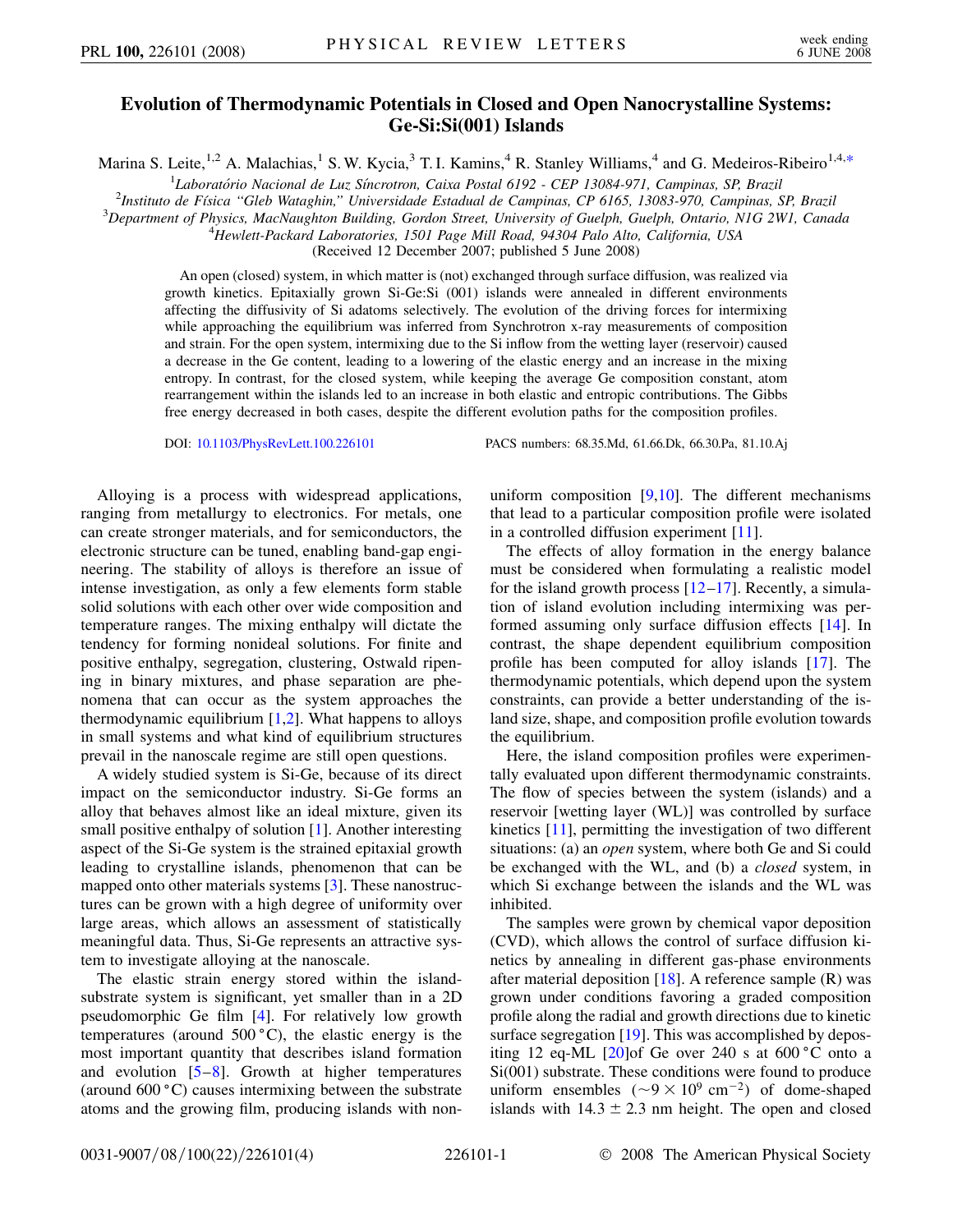systems were implemented by growing two samples with the same experimental conditions as the R sample, but subsequently annealed for 10 minutes at the growth temperature in different environments. Sample O was treated in  $H<sub>2</sub>$  (10 Torr), with Ge and Si adatom surface diffusion taking place (open system). Sample C was annealed in a PH<sub>3</sub>-H<sub>2</sub> atmosphere (1.4  $\times$  10<sup>-5</sup> Torr), which strongly inhibited Si surface diffusion, due to the P-Si bond formed with the Si atoms from the WL's surface [[18](#page-3-13)]. As a result, only the Ge species could diffuse over the surface (closed system) [\[11\]](#page-3-9). Samples O and C exhibited islands with an average volume of approximately  $35 \times 10^3$  and  $38 \times$  $10^3$  nm<sup>3</sup>, compared to  $19 \times 10^3$  nm<sup>3</sup> for the reference sample. The overall dome shape of the islands were preserved upon annealing. Analysis of Grazing Incidence X-Ray Diffraction (GIXRD) data obtained at the Brazilian Synchrotron Light Source Laboratory yielded the Ge content and lattice spacing distribution within the islands [\[4,](#page-3-4)[9](#page-3-7)[,21](#page-3-16)], which allowed us to calculate all thermodynamic quantities.

Figure  $1(a)$  shows the average composition profile for each island ensemble, assuming cylindrical symmetry. Sample R exhibits a high concentration gradient, reaching 1.0 Ge fraction at the island shell, and less than 0.50 fraction below 6 nm from the substrate surface. The Ge iso-composition contour at 0.50 is indicated by the solid black line for all samples. The annealed samples exhibit the following characteristics: (a) they portray a higher degree of intermixing when compared to  $R$ ; (b) the  $0.50$ iso-composition lines for O and C occur at higher and lower heights, respectively, (c) both samples no longer display a pure Ge rich shell.

From the volume increase in the annealed samples, and using the average volume and concentration of R as a



<span id="page-1-0"></span>FIG. 1 (color). (a) Ge concentration (fraction) for samples R (reference), O (open), and C (closed). The black solid lines correspond to 0.50 Ge content. (b) Line scans taken along the growth direction at the island center for all samples for the Ge content as a function of the islands' height.

reference, the amount of Si uptake was estimated in 14  $\pm$  $3 \times 10^3$  and  $6 \pm 3 \times 10^3$  nm<sup>3</sup>, and for Ge, in  $3 \pm 3 \times 10^3$ and  $14 \pm 3 \times 10^3$  nm<sup>3</sup> for samples O and C. Therefore, Si incorporation into the islands was reduced by a factor of  $\sim$ 3 for sample C, compared to sample O. This is likely coming from the WL subsurface and, to a lesser degree, the substrate. Nevertheless, the Ge average content for sample C remained constant upon annealing  $(0.75 \pm 0.04$  for sample R and  $0.69 \pm 0.03$  for sample C), despite volume increase. For sample O, the average Ge concentration decreased significantly to  $0.45 \pm 0.02$  because of Si sur-face diffusion [[10](#page-3-8),[14](#page-3-12)].

Figure [1\(b\)](#page-1-0) shows the Ge content line profile as a function of the height within the islands taken at the island center for each sample. As expected, the islands for the open system (sample O) are richer in Si, compared to samples R and C, due to the Si incorporation during annealing. The dome islands in sample C (closed system) show a higher Ge content up to 8 nm, when compared to sample R, demonstrating significant atom rearrangement within the domes during annealing.

The evolution of the composition profile depends on the generalized forces that govern the intermixing processes. For bulk epitaxial systems, there are two forces: mechanical forces due to the lattice mismatch (stress  $\sigma$ ) and the chemical forces [\[22\]](#page-3-17), represented by the chemical potential gradient  $\nabla \mu$ . These can be defined by  $\sigma = \varepsilon_{\parallel} (C_{11}^2 +$  $C_{11}C_{12} - 2C_{12}^2$ / $C_{11}$  and  $\nabla \mu = (\hat{\rho} \frac{\partial}{\partial \rho} + \hat{z} \frac{\partial}{\partial z}) [kT \ln(c)],$ where  $\varepsilon_{\parallel}$  is the in-plane strain as measured by GIXRD,  $C_{11}$  and  $C_{12}$  are the composition dependent elastic con-stants of the Si-Ge alloy [[1](#page-3-1),[23](#page-3-18)],  $\hat{\rho}$  and  $\hat{z}$  are the unit vectors for the radial and growth directions, *k* is the Boltzmann constant, *T* is the growth and annealing temperatures, and *c* is the Ge concentration. This bulklike analysis is justified for the systems investigated in this work because of the relatively large size of the islands  $(10<sup>7</sup>$  atoms) which allows the use of the bulk elastic constants, and the small ratio of surface to volume atoms of  $2.5 \times 10^{-3}$ , which minimizes the surface and interface effects. For example, the contribution of surface and interface stresses is estimated to be less than 20% of the average island stress [[24](#page-3-19)].

The elastic maps [Fig.  $2(a)$ ] demonstrate that prior to annealing, a significant amount of stress exists at the perimeter of the island in sample R, which subsides for both annealed samples but most importantly for sample O. Looking at the island core and base, the reference sample exhibits a negligible stress. Upon annealing, while the stress is decreased further for the open system (sample O), and even changing sign within the island, the closed system (sample C) displays an increase in the internal stress. This can be understood by inspecting the gradient of the chemical potential [Fig.  $2(b)$ ]. For sample R, both the island core and base exhibit a higher chemical potential gradient than samples O and C. The chemical forces drive interdiffusion, despite the increase in the elastic energy for sample C. However, the top of the islands for all samples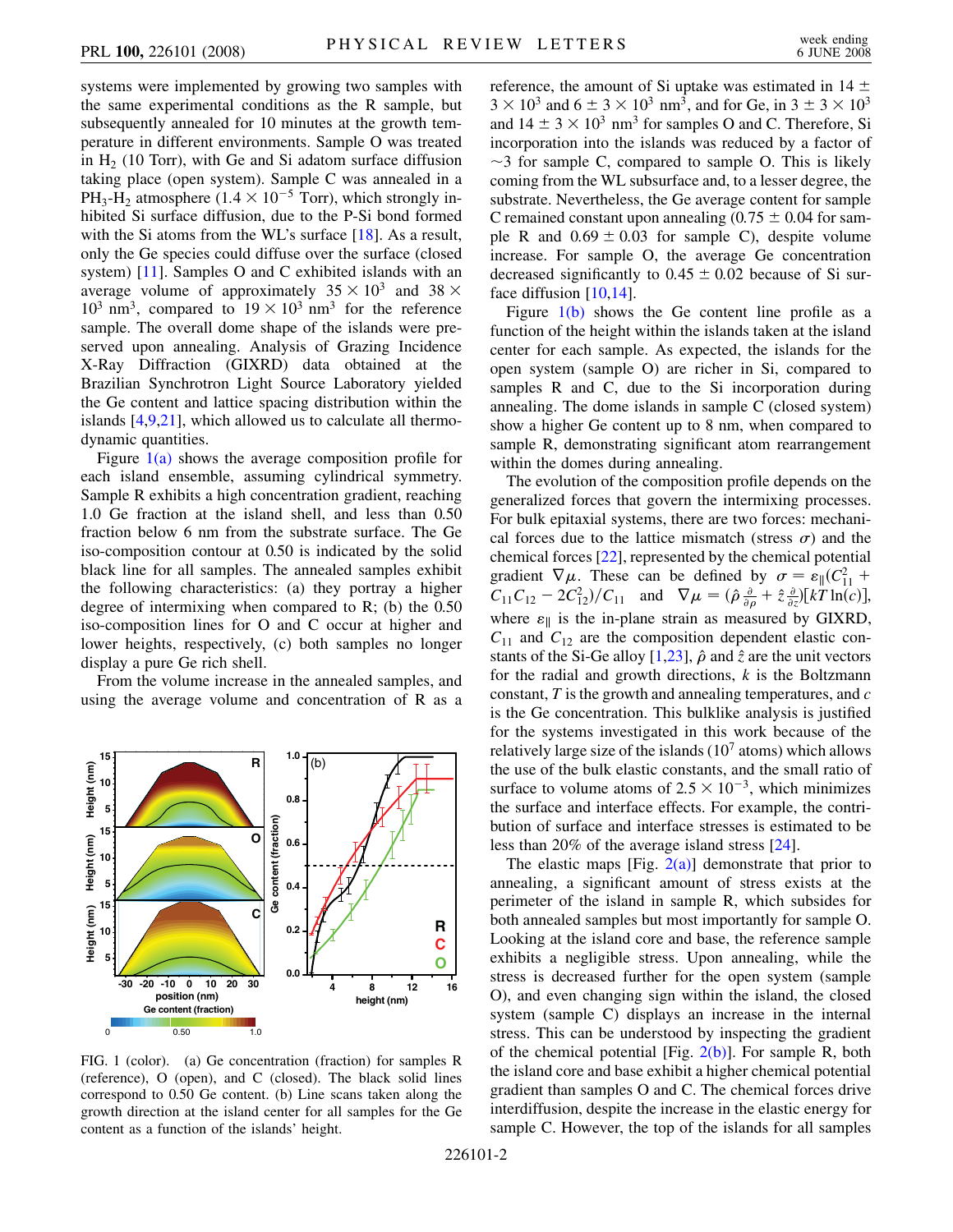<span id="page-2-3"></span>

<span id="page-2-0"></span>FIG. 2 (color). (a) Stress  $\sigma$  (GPa), with positive (negative) values for tensile (compressed) material, and (b) chemical potential gradient  $|\nabla \mu|$  (meV/Å) maps for R (reference), O (open), and C (closed) samples (systems).

shows a very small gradient, since the composition is constant (1.0, 0.90 and 0.85 in Ge fraction for samples R, C, and O, respectively). In this region, the stress is nevertheless finite  $(-1.3 \text{ GPa})$ , which can cause intermixing. R exhibits a large variation of stress inside the island, which drives the compositional changes for the annealed samples. As a result, C and O show a more uniform distribution of stress, with C becoming more stressed. In conclusion, depending upon the constraints imposed on the system, chemical and mechanical forces have a distinct, yet direct impact on atom redistribution.

The complete picture of the evolution towards equilibrium requires the assessment of the Gibbs Free Energy (GFE). The description given by this thermodynamic potential encompasses the enthalpy of formation *H* and the mixing entropy  $S_M$ , both composition dependent. For the experiment described in this Letter, the GFE can be calculated as  $G = H - TS_M$ , with  $H = E_{\text{chem}} + E_{\text{el}} + E_{\text{surf}} +$ *E*lin. The most important contributions to the enthalpic term are the chemical energy or mixing enthalpy  $E_{\text{chem}} =$  $\Omega c(1 - c)$ , and the lattice mismatch associated elastic energy  $E_{el} = 2\gamma \varepsilon_0^2 (1 + \nu)/(1 - \nu)$ , where  $\Omega$  is the interaction parameter,  $\gamma$  is the Young modulus, and  $\nu$  is the Poisson ratio [[1,](#page-3-1)[23](#page-3-18)]. The other two energy terms, proportional to the surface area  $(E_{\text{surf}})$  and the linear dimensions  $(E_{lin})$  of the island will not be considered in our analysis because of the relatively large island size [\[25\]](#page-3-20). The entropic contribution related to the mixture formation can be approximated by  $TS_M \cong -kT[c\ln(c) + (1$  $c)$ ln(1-c)] [\[26](#page-3-21)[–29\]](#page-3-22). For any Si-Ge alloy epitaxially grown on Si, at typical growth temperatures ( $T \sim$ 873 K), the entropic contribution dominates for  $c < 0.9$ .

Figure  $3(a)$  shows the mixing entropy maps for all samples. For the open and closed systems,  $TS_M$  increases dramatically, specially at the island top. For both situ-



<span id="page-2-1"></span>FIG. 3 (color). (a) Mixing entropy contribution  $TS_M$ (meV/atom) and (b) Gibbs free energy  $G$  (meV/atom) maps evaluated for samples R (reference), O (open), and C (closed).

ations, the *G* is always negative, in contrast to the reference sample R [Fig.  $3(b)$ ], which displays positive values at the island shell. This result underscores the fact that as grown islands are not in local equilibrium state even when in low supersaturation (corresponding to a low deposition rate). For the closed system  $(C)$ , the increase in  $TS_M$  compensates the increase in the elastic energy at the island core, as shown by the overall decrease in *G*. *G* is even lower for the open system (sample O), as a direct consequence of the decrease in the enthalpic term (due to enhanced intermixing with Si during annealing) and the increase in  $TS_M$ .

Table [I](#page-2-2) shows the volume averaged values for the maps evaluated in this work. The stress mean value  $\langle \sigma \rangle$  did not change significantly from R to C, although a local increase in  $\sigma$  was found at the island core for C. In contrast, the open system shows a robust decrease in  $\langle \sigma \rangle$  due to alloying of the islands with the Si reservoir. Comparing the volume averaged gradient of chemical potential  $\langle |\nabla \mu| \rangle$  for all samples, the smallest  $\langle |\nabla \mu| \rangle$  was found for sample C,

<span id="page-2-2"></span>TABLE I. Volume averaged values for the maps obtained for the different samples. For the gradient of the chemical potential, the uncertainties represent the standard deviation of the values within the islands displayed in Fig. [2.](#page-2-3) The last line corresponds to the Gibbs free energy calculated for a two dimensional film with the same average Ge content as the measured samples.

|                                        |                 | Sample          |                 |
|----------------------------------------|-----------------|-----------------|-----------------|
|                                        | R               | C               | 0               |
| $\langle c \rangle$ (fraction)         | $0.75 \pm 0.04$ | $0.69 \pm 0.03$ | $0.45 \pm 0.02$ |
| $\langle \sigma \rangle$ (GPa)         | $1.6 \pm 0.2$   | $1.8 \pm 0.2$   | $0.8 \pm 0.1$   |
| $\langle  \nabla \mu  \rangle$ (meV/Å) | $1.9 \pm 0.9$   | $0.9 \pm 0.2$   | $1.5 \pm 0.5$   |
| $\langle TS_M \rangle$ (meV/atom)      | $33 \pm 3$      | $44 \pm 3$      | $48 \pm 2$      |
| $\langle G \rangle$ (meV/atom)         | $-26 \pm 5$     | $-36 \pm 5$     | $-43 \pm 3$     |
| $G_{\text{film}}$ (meV/atom)           | $-22$           | $-29$           | $-41$           |